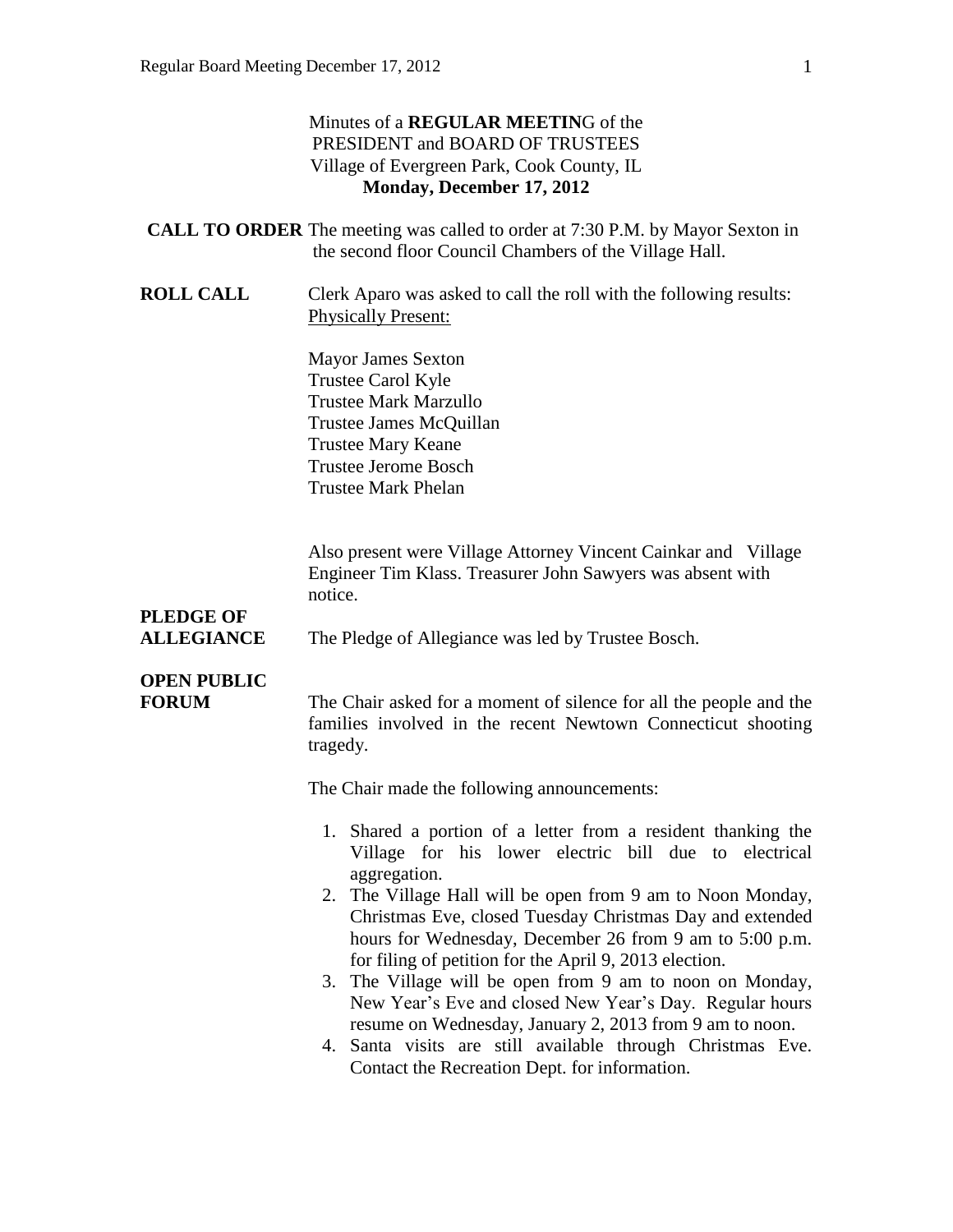- 5. There will be a public hearing on January 7, 2013 at 7:30 p.m. in Council Chambers to discuss approval of the appropriation ordinance for fiscal year November 1, 2012 and ending October 31, 2013.
- 6. There will be a Zoning Board of Appeals meeting on Tuesday, January 8, 2013 at 7:30 p.m. for the rezoning of 9514, 9518 S. Harding from A to C, and special use for proposed Walgreens at 9501, 9513, 9517 Pulaski and 3939 - 3941, and 3955 W. 95<sup>th</sup> Street and 9514 and 9518 Harding. This meeting is open to the public.
- 7. The ice rink is open for skating and private parties. Contact the Recreation Department or check the website for times.
- 8. City of Chicago is increasing water to \$0.37 per 1000 gallons effective January 1, 2013. This is a 15% increase over last year's water rates. The Chair encouraged everyone to start conserving water as much as possible due to these impending increases.

**PUBLIC** Trustee Marzullo reminded everyone to be aware of financial scams during the holiday season. He was contacted by a friend who received a bogus check for \$3,700 to deposit in his account; and then the scam is to empty your account. He advised everyone to contact the EP Police Department if they think they are being a victim.

> Mr. Peter Zic, 9228 S. Albany questioned the water rates and suggested minimum billing be changed from 5,000 to 1,000 gallons.

> Mr. Frank Coci, 9332 Spaulding spoke on behalf of the residents in his area opposing the newly installed policy of front container pick up by Waste Management refuse service. He stated there is no room for the containers on the street due to the lack of driveways and the excessive number of vehicles parked on the street. He questioned what will happen during snow removal with all the containers in the way of the snow plows.

> The Chair noted the contract with the waste hauler was based on front pick up and renegotiating a return to alley pick up will most likely cost the Village more money. He added Trustees Marzullo and Kyle have approached him on this issue and these issues will be handled on an individual basis. He directed PW Director Lorenz to meet with Mr. Coci tonight.

# **OPEN**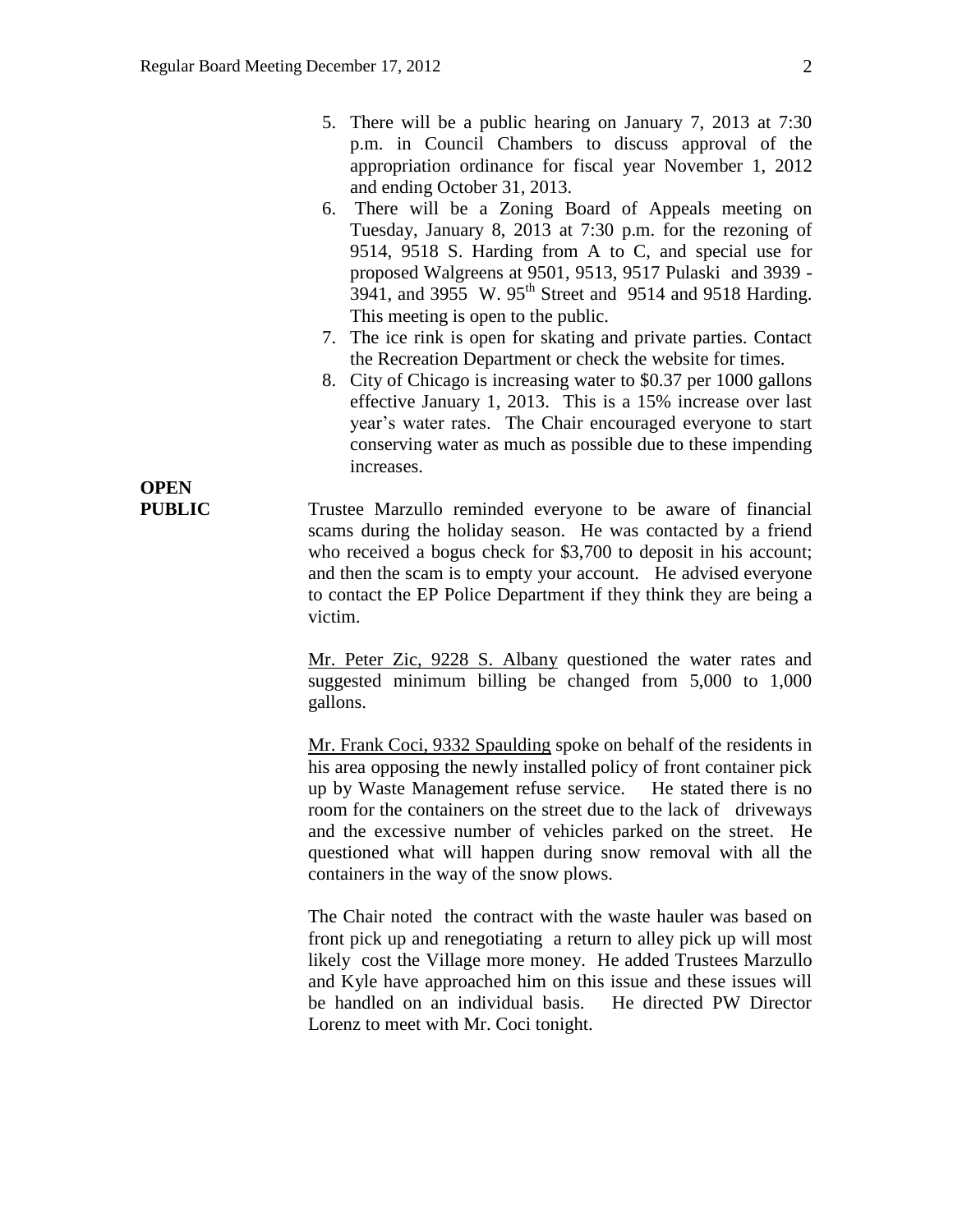Mr. Scott Wood, 9355 Spaulding, requested a second container for recycling stating his family of ten (10) fills the container in less than one week. He added street parking is already an issue and there is no room for the assorted containers on streets in front of the houses. The Chair stated he can get another container at no charge.

Trustee Kyle noted recycling has increased 50% since replacing the blue bags with the new recycling containers.

Mr. Frank Shukster, 9323 S. Spaulding, was concerned there was a rodent problem in the area and leaving these containers near the houses will bring more rodents into the area. He is also displeased with the lack of response from Waste Management. The Chair stated he that is unacceptable and he will contact them regarding this matter.

Mr. Terry Brandt, 9425 Turner, states the commercial dumpsters at Dunkin Donuts and Subway are overflowing and the lids remain open on the containers. He added there is nowhere to store the recycling containers in between pick up dates and this is adding to the rodent issue. He is concerned how the plows will work when people don't remove the containers. The Chair responded inspectors will be in the area and write citations for violators.

Mrs. Helen Cuprisin, 9233 S. Homan suggested the Village post signs on trees and educate the public regarding the existing snow plow schedules. She reminded everyone not to put plastic bags into the recycling containers. She also questioned the electrical aggregation procedure. The Chair replied no action is required if you have ComEd.

Resident, no name given, from 9355 Spaulding questioned where can they park when the snow plow removal is in effect. The Chair noted they can use the Village lot and everyone should have an alternate parking plan while the plows clean their side of the street.

#### **REGULAR AGENDA**

Motion by Trustee Phelan second by Trustee Kyle to waive the reading of the minutes of the December 3, 2012 Regular Meeting of the President and Board of Trustees approved as presented were passed by unanimous voice vote and so ordered by the Chair.

**RESOLUTION**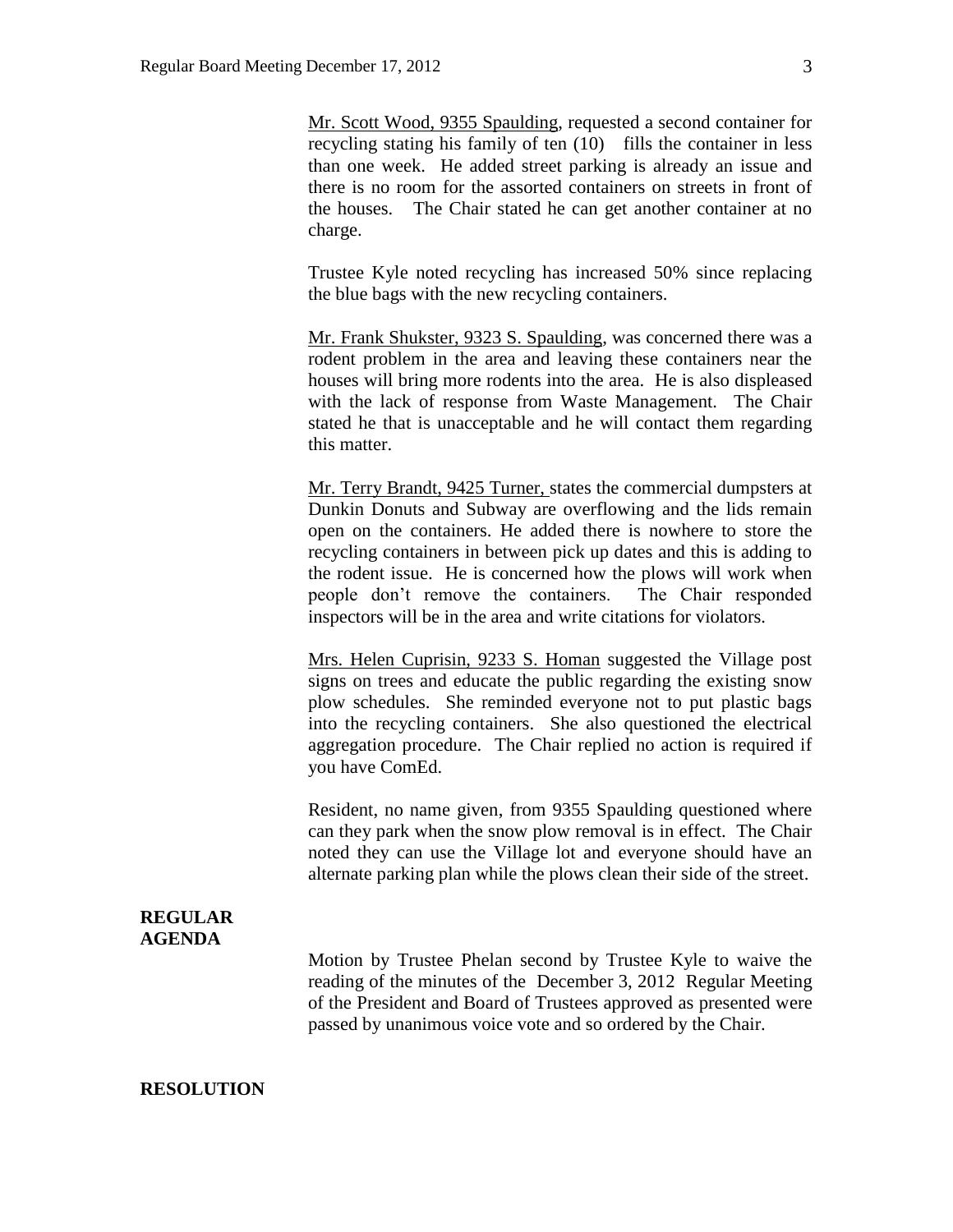**NO. 4-2013** Motion by Trustee Bosch second by Trustee McQuillan, to approve **Resolution NO. 4-2013** with expenditures of the General Corporate Fund of \$276,153.54 and the Sewer and Water Fund in the amount of \$39,811.94 and the Capital Improvement Fund, \$ 42,925.69 for a total of \$ 358,891.17. Upon roll call, voting YES: Trustees Kyle, Marzullo, McQuillan, Keane, Bosch, and Phelan; voting NO: NONE. The motion was passed and so ordered by the Chair.

## **TREASURER'S**

**REPORT** Motion by Trustee Marzullo second by Trustee Keane to approve the Village Treasurer's report for November 2012 with totals of \$ 5,383,500.10 in the General Fund and \$ 2,224,415.55 in the Sewer and Water Fund. The motion was passed by unanimous voice vote and so ordered by the Chair.

#### **VILLAGE PANTRY**

**CERTIFICATES** Jolene Churak, Village Pantry President, introduced Pantry members, Virginia Wrobel, Laura Shallow and Village Clerk Cathy Aparo. She noted the Mayor and the Clerk have been generous with their donations of payroll deductions. They awarded certificates to honor volunteers and contributors to the EP Village Pantry. She awarded certificates to John Brazzale, Elsie Westefer, Harry and Adele O'Sullivan, Dr. Maureen Daw, District 124, Kathleen Hatczel, Pat Coci Special Education and Sarah Murphy, Social Worker and hazel Bozian on behalf of the Senior Council. The audience gave them a hearty round of applause. The Chair thanked everyone for their support of the Village Pantry.

#### **BUSINESS CERTIFICATES** NONE.

#### **EP POLICE DEPT**

**VEHICLE SALE** Motion by Trustee Marzullo second by Trustee Bosch to approve Police Chief Saunders' request to purchase five (5) 2013 Ford Sedan Police Interceptor vehicles for the purchase price of \$121,560.00. These vehicles will replace police units #2910, #2935, #2940, # 2955 and #2960. Also to purchase three (3) 2013 Utility Police Interceptor vehicles for the purchase price of \$82,475.00. These vehicles will replace units #2405, #2410 and #2905. These will be purchased under State of Illinois contract and have been approved in the new vehicle budget. Upon roll call voting YES: Trustees Marzullo, McQuillan, Keane, Bosch, Phelan and Kyle; voting NO: NONE. The Motion was passed and so ordered by the Chair.